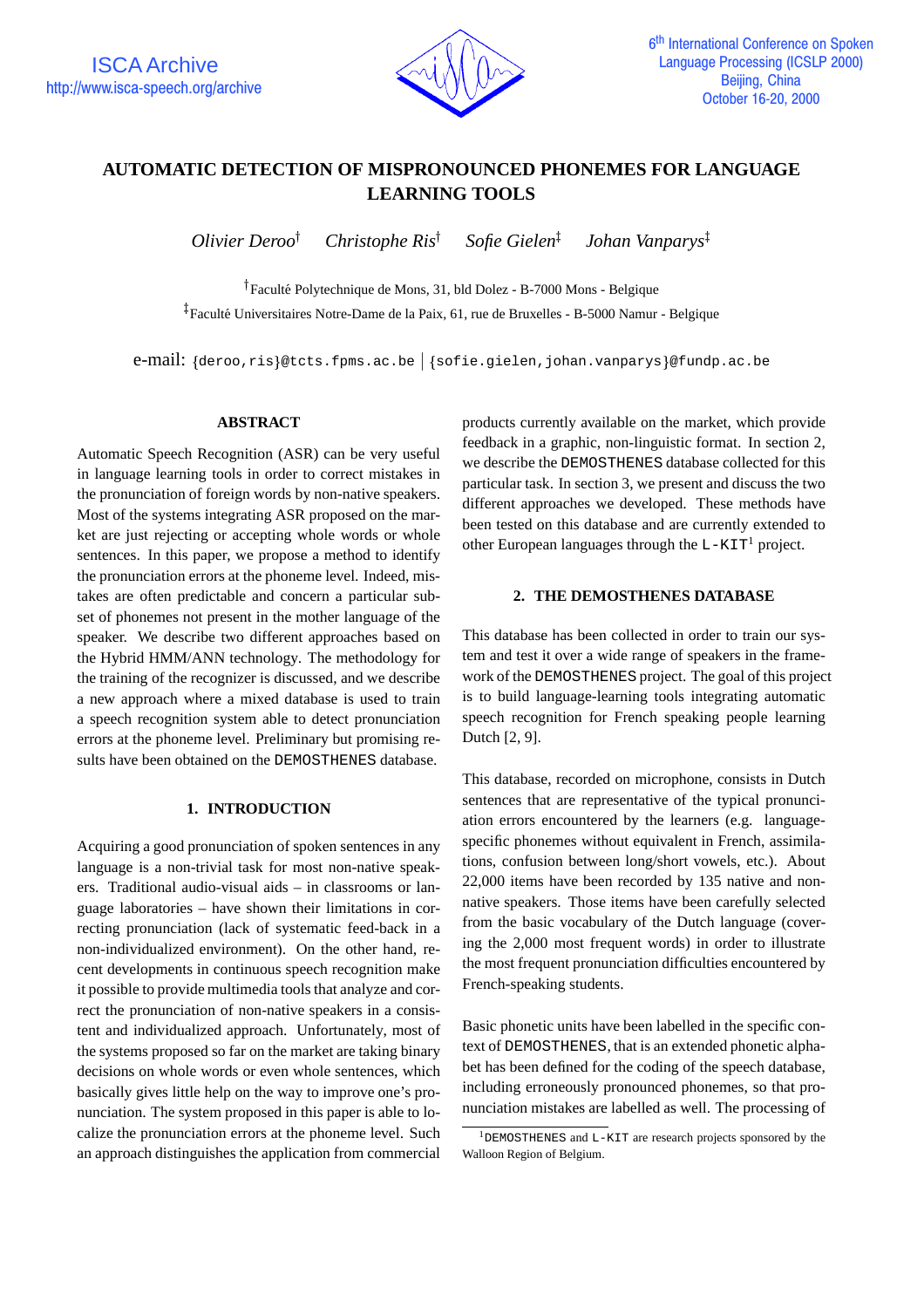Dutch pronunciation features depends on the mother language of the learners: are considered relevant only the most probable mistakes committed by French speakers learning Dutch. Other mistakes are not labelled as such, and are thus irrelevant in this context (due to their low expectation).

The DEMOSTHENES database has been used in order to test the two methods described in the following sections. The test set consists of 12 native (6 males / 6 females) and 12 non-native (6 males and 6 females) speakers (different from those selected for the training of the speech recognition system) uttering approximately 2,750 sentences. A linguist expert has manually identified and labelled about 2,000 pronunciation errors covering the 11 most important difficulties in Dutch.

## **3. ASR-BASED APPROACH**

The basic pronunciation analysis algorithms proposed in the literature [3, 6, 8] are based on phonetic segmentations of the speech signal automatically generated by forced Viterbi alignment through Hidden Markov Models (HMM) [5]. Given these segmentations, scores are obtained from HMM likelihoods, phone durations or a combination of both of them. These scores can then be used to decide whether the pronunciation is acceptable or not.

In this paper, we propose to use the hybrid system combining Hidden Markov Models (HMM) and Artificial Neural Networks (ANN) trained in a specific classification mode in order to evaluate the quality of pronunciation and precisely identify the pronunciation problems.

In the two approaches introduced in this paper (and as in [8]). speech is modelled by phoneme-based HMMs modelling both the correct and incorrect pronunciations. To detect mispronounced phonemes, we assume that we know the correct orthographic transcription of the sentence pronounced (as it is the case in most language learning exercises where sentences are prompted). A phoneme graph for the sentence is built taking into account both correct and incorrect phoneme models and the most probable sequence of phonemes with their respective duration can be produced by a forced Viterbi alignment [5]. The phoneme graph models in parallel the right pronunciation of each phoneme and the corresponding pronunciation errors. Two different forms of such graphs are used in the methods proposed in this paper.

Moreover a confidence score can be computed for each



Figure 1: *The phoneme graph where each phone has two possible pronunciations: one for native and another one for non-native.*

phoneme in order to help taking decisions on the presence of a mispronounced phoneme. Indeed if the confidence score is too low for a particular phoneme, this could be interpreted as a pronounciation error that has not been properly modelled. This score can be computed from the logposterior probabilities provided by the ANN (cf. equation 1). This measure has already proven [3] to outperform other ones based on HMM log-likelihoods or segment durations.

$$
s_j = \frac{1}{d} \sum_{t=t_j}^{t_j + d - 1} \log(p(q_j | X_t))
$$
 (1)

Where  $p(q_j|X_t)$  is the posterior probability of state  $q_j$  at time t and d is the duration of phone  $q_i$ .

Therefore, if a non-native phoneme is found in the phoneme sequence, we are able to determine precisely the place and the type of the error that has been made.

## **3.1. Competing models**

In the first approach, two hybrid HMM/ANN systems are trained independently on Dutch speech data recorded by native and non-native speakers. Each phoneme of the sentence can optionally be modelled either by a native HMM or by a non-native HMM. The phoneme graph is then composed of a sequel of competing models as show in figure 1 All the ANNs used in the experiments reported in this paper have an input layer of 234 units spanning a window of 9 frames, where each frame consists of 12 cepstral parameters (log RASTA-PLP [4]), their first derivatives, the first and second derivatives of the energy. The log-RASTA-PLP parameters have been chosen because of their robustness against changes in the recording conditions (typically the use of different microphones). As we are working at the phoneme level, we define an output layer of 42 units, corresponding to one unit per Dutch phoneme. The classification accuracy (on both the training set and a cross-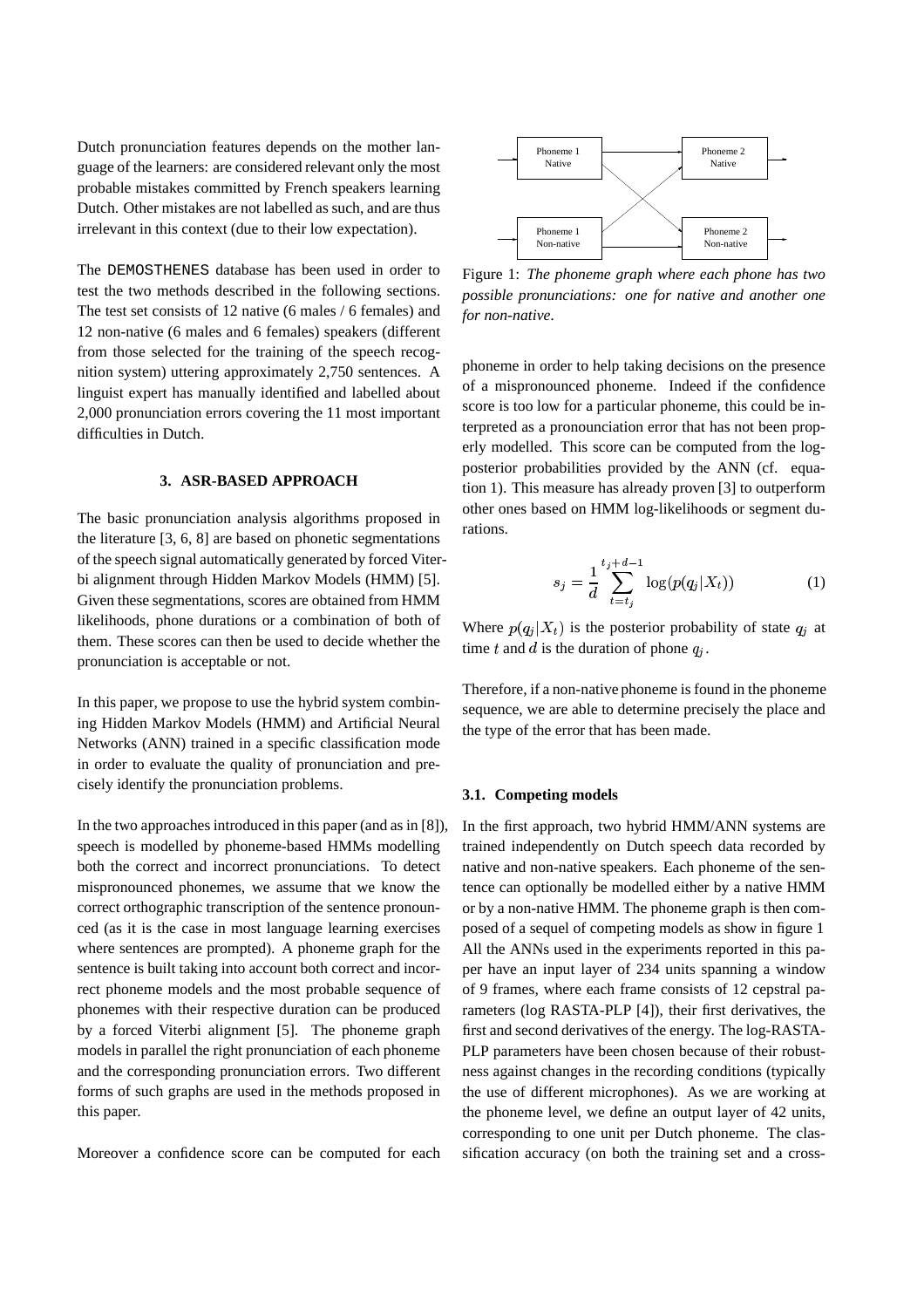|                | Train | Cross |
|----------------|-------|-------|
| Native ANN     | 80.2% | 76.7% |
| Non-native ANN | 76.7% | 76.5% |

Table 1: *Phone classification rate at the frame level with the ANNs trained on the native and non-native databases. Use of log-RASTA-PLP parameters.*

validation set) obtained at the frame level can be seen in Table 1.

Unfortunately detection of mispronounced phonemes using this approach was not efficient (about 35% of the labelled pronunciation errors were correctly detected). By analysing the behaviour of the system, we noticed that most of the phonemes trained with the native or non-native databases were very closed to each other. Indeed, most of the phonemes of the foreign language are correctly pronounced by the non-native speakers (such as plosives, nasals, ...) so that the system is not able to discriminate between wrong and right pronunciations leading to many false mispronunciation detection.

### **3.2. Mixed model**

The second experiment makes the hypothesis that foreign speakers always make the same kinds of pronunciation errors and that, when they mispronounced a phoneme in a language, they usually use a sound that is commonly used (or similar to one) in their native language. Therefore, the detection of pronunciation errors can be handled the following way. For each sentence prompted to the speaker, the phonetic transcription corresponding to the correct pronunciation is known. Based on linguistic knowledge, it is possible to identify in those sentences the most likely errors at the phoneme level. For instance, in the case of a tool teaching Dutch to French-speaking people, the phoneme **'G'** (like in *gaan*, *dag*) is often mispronounced **'g'**, **'x'** or **'k'**. We therefore build a phoneme graph (see figure 2) taking all these wrong pronunciations into account. Each phoneme is modeled by a HMM for which emission probabilities are estimated by a neural network, trained on both Dutch speech data for estimating the posterior probabilities of the phonemes of the target language and French speech data for estimating the posterior probabilities of the listed potential mistakes. Based on these probabilities, it is possible to find, by Viterbi alignment, the most probable phoneme sequence corresponding to the recorded speech and localize what has been mispronounced.

This method requires to know in advance all the mistakes that could be uttered by the non-native speakers. Practi-



Figure 2: *The phoneme graph where the sentence 'ga zitten' is modelled as a sequence of phonemes pronounced in the right way ('G') and possible pronunciation errors ('g', 'k', ...).*

|           | Frain | Cross |
|-----------|-------|-------|
| Mixed ANN | 77.1% | 76.2% |

Table 2: *Phoneme classification rate at the frame level with the ANN trained on the mixed database. Use of log RASTA-PLP parameters.*

cally, only the most probable errors can be taken into account. So to ensure the system to be able to detect unpredicted pronunciation errors, we add a garbage model in parallel as an alternative to listed errors, assuming that if a pronunciation is too far from the good one, it will be detected by this garbage model as an *undefined* error. The garbage model is a particular HMM state which emission probability is computed as the average of the  $\overline{N}$  best probabilities provided by the neural network [1].

As we are still working at the phoneme level, we define an output layer of 62 units corresponding to one unit per phonetic class for Dutch: 42 phonemes already defined in the previous section and 20 phonemes from the French language database covering the 11 most frequent pronunciation errors. We used the BREF database [7] in order to train those 20 phonemes extracted from the French language<sup>2</sup>. This model will be called the mixed model in the rest of this paper.

As the ANNs are locally discriminant, we are now able to discriminate between the phonemes that are correctly pronounced or not by the speaker. The classification rates at the frame level for this ANN can be seen in table 2.

We are able to evaluate at each frame, the probability of being in one particular phoneme with an accuracy of about

<sup>&</sup>lt;sup>2</sup>SAMPA format: e, a, o, y, u, H, S, Z, z, E, e, O, o, 2, 9, @, g, k, s, N